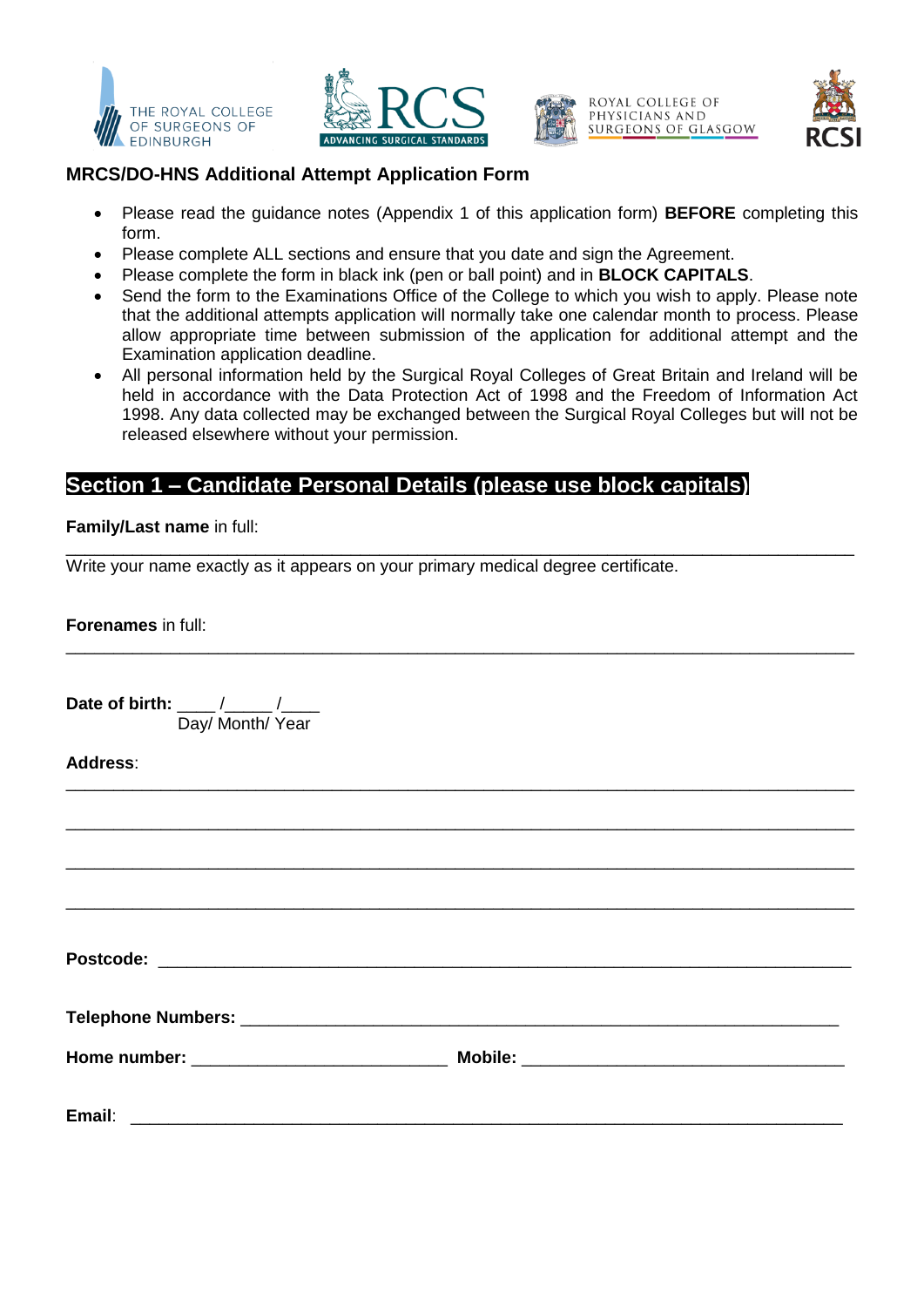# **Section 2 – Details of the examination for which you would like to apply**

- **MRCS Part A (MCQ)**
- **MRCS Part B (OCC) – (end date 31 January 2016)**
- **MRCS Part B (OSCE)**
- **DO-HNS Part 1 (MCQ)**
- **DO-HNS Part 2 (OSCE)**

#### **Exam Date:**

# **Section 3 – Confirmation of additional educational experience (to be completed by the Educational Supervisor and Training Programme Director (or equivalents)**

**\*The Educational Supervisor and Training Programme Director (or equivalents) MUST have direct experience of the applicant's clinical practice undertaken within the last two years (please refer to the Educational Supervisor Guidance notes when completing this section).** 

#### **Educational Supervisor**

**DECLARATION:** I confirm that the candidate named above has undertaken additional educational experience (in line with Appendix 1) to prepare them for the above examination, and I endorse their request for one additional attempt**\***

| Work email: |  |
|-------------|--|

**\*Please note that as an educational supervisor supporting the additional attempt you may be contacted to verify this form.**

Please provide an official stamp for the Hospital / Institution of your workplace: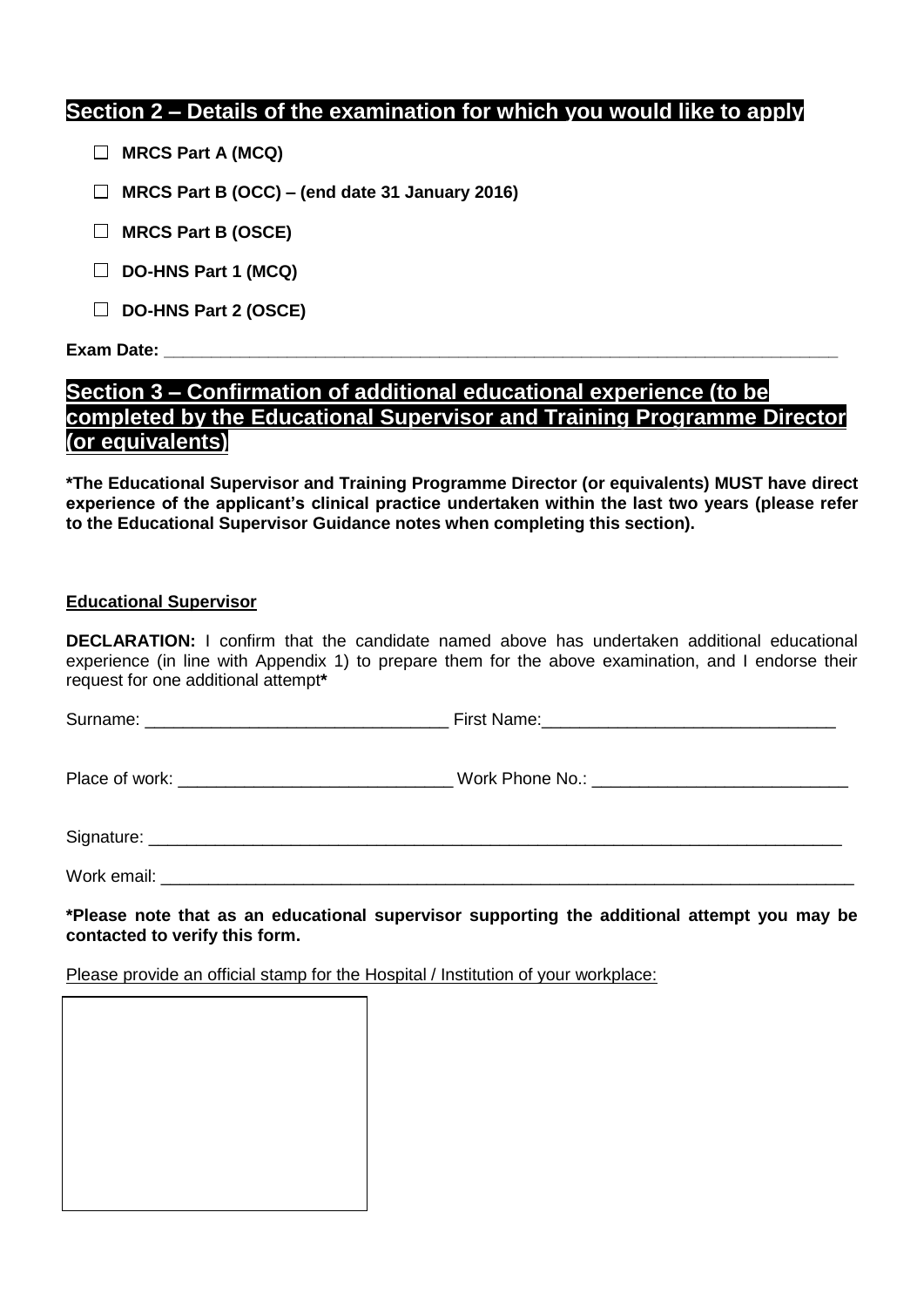### **Training Programme Director**

**DECLARATION:** I confirm that the candidate named above has undertaken additional educational experience (in line with Appendix 1) to prepare them for the above examination, and I endorse their request for one additional attempt**\***

Work email:  $\blacksquare$ 

### **\*Please note that as a Training Programme Director supporting an additional attempt you may be contacted to verify this form.**

Please provide an official stamp for the Hospital / Institution of your workplace:



# **Section 4 – MRCS/DO-HNS Examination Agreement**

I confirm that the information given on this form is true, complete and accurate and no information requested or other material information has been omitted. I understand falsifying information is an act of misconduct and will be investigated according to the MRCS/DO-HNS Malpractice Regulations. Proven cases of misconduct are routinely reported to the relevant regulatory body.

I understand that information requested will be used by the Colleges for administrative purposes, and to meet its statutory obligations.

Candidate name: \_\_\_\_\_\_\_\_\_\_\_\_\_\_\_\_\_\_\_\_\_\_\_\_\_\_\_\_\_\_\_\_\_\_\_\_\_\_\_\_\_\_\_\_\_\_\_\_\_\_\_\_\_\_\_\_\_\_\_\_\_\_\_\_\_\_\_

Signature:

| ים†בּו |  |  |
|--------|--|--|
|--------|--|--|